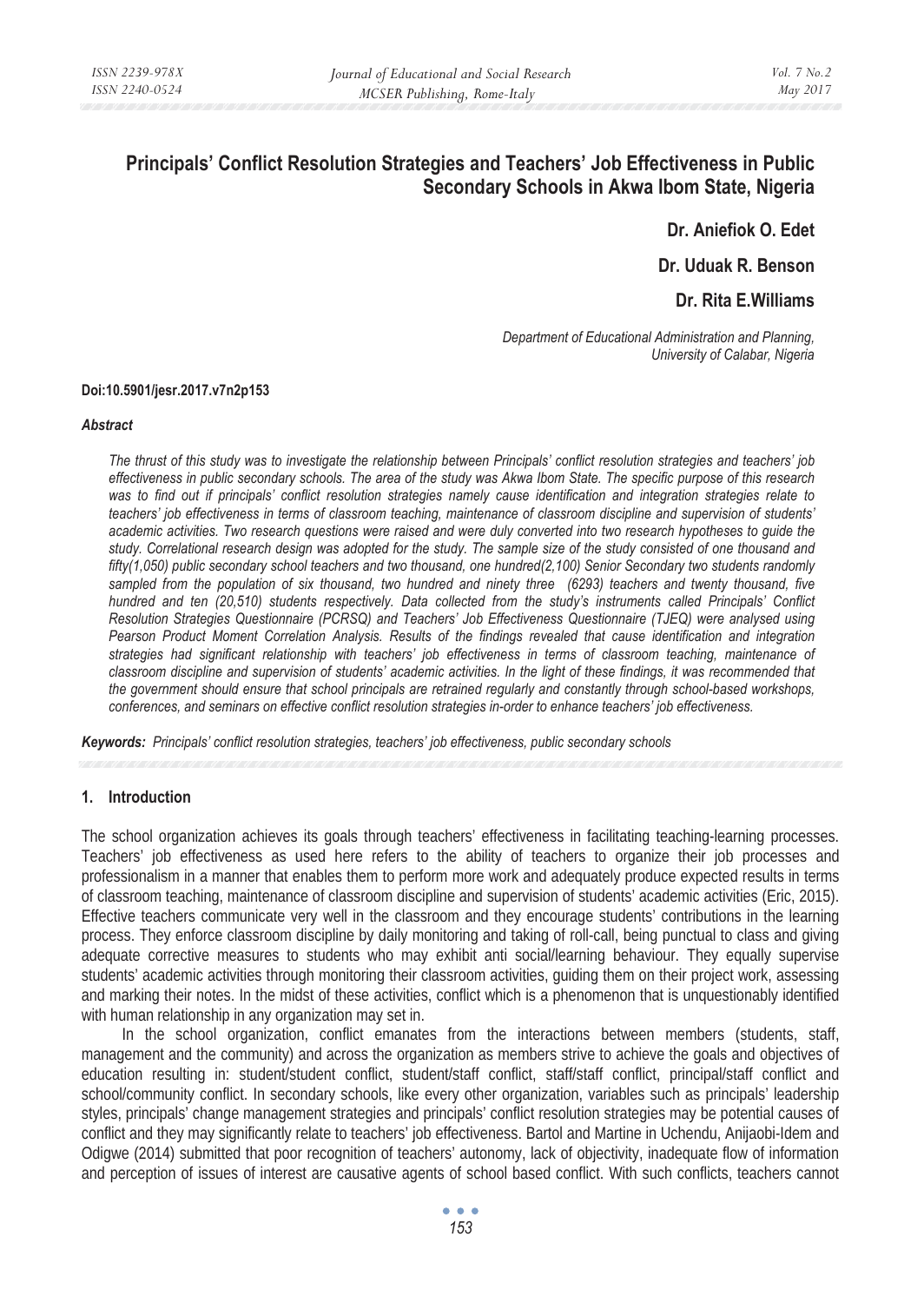| ISSN 2239-978X | Journal of Educational and Social Research | Vol. 7 No. 2 |
|----------------|--------------------------------------------|--------------|
| ISSN 2240-0524 | MCSER Publishing, Rome-Italy               | May 2017     |
|                |                                            |              |

contribute meaningfully to teaching - learning process which is central to the provision and actualization of qualitative education and goals of education as enshrined in the Nigerian National Policy on Education. This further leads to increase loitering by students, increase in the level of noise making in classrooms, poor evaluation of students' class work and delay in submission of students' assessment scores to relevant authority. These problems that attribute to poor teachers' job effectiveness may be linked to many variables including ineffective principals' conflict resolution strategies.

Such conflicts if not resolved amicably can disrupt the school system and may lead to poor teachers' job effectiveness. Only happy and emotionally satisfied teachers to a great extent show a positive attitude that contributes to improved students' academic success and achievement of educational goals. Conflict resolution therefore entails ending conflict by ways that address the remote cause of the issue(s), with resolutions that are just and acceptable by conflicting groups (Burton in Cunningham, 1998). Conflict resolution strategies stand for internal mechanisms that enable various authorities to get to the root of problems in order to resolve conflict in a manner that is acceptable to the conflicting parties (Adeyemi and Ademilua, 2012). If conflict is resolved well, it brings about harmonious working relationship otherwise it leads to disunity among teachers and other staff. This study therefore is concerned about principals' conflict resolution strategies as it relates to teachers' job effectiveness.

 Conflict resolution strategies are techniques that facilitate conflict resolution. They enable school principals resolve conflict by involving teachers affected by the conflict to change their view, gain from the conflict and be effective in their job performance in terms of their classroom communication, maintenance of classroom discipline and supervision of students' academic activities. For the purpose of this study, cause identification strategy and integration strategy of conflict resolution were adopted and investigated with regards to their relationship with teachers' job effectiveness. Cause identification strategy is a technique for resolving conflict which emphasizes the identification of the underlying cause of the conflict. Mamoria and Gankar (2007) opined that this strategy is important because it leads to the identification of the source of the conflict which paves way for the finding of a solution acceptable by the conflicting parties. Integration strategy on the other hand is a mechanism for resolving conflict which emphasizes absorption of conflicting parties' ideas about the conflict to facilitate the respect of conflicting interests of parties while resolving the conflict. McGee and DeBernardo (1999) opined that integration strategy is the best because integrating of parties' ideas about the conflict helps the conflicting parties to understand the situation they are into and prepares them for effective participation in resolving the conflict. It is in the light of this background that this paper attempts to examine the relationship between Principals' conflict resolution strategies and teachers' job effectiveness in public secondary schools in Akwa Ibom State, Nigeria.

#### *1.1 The problem*

Problems relating to teachers' job effectiveness in public secondary schools in Akwa Ibom State have raised everybody's concern. Research has shown that educational system in the State is besieged by problems such as poor classroom teaching processes, poor maintenance of classroom discipline, ineffective classroom supervision, ineffective communication between teachers, learners, and parents, poor assessment and evaluation of students' learning, delayed distribution of results et cetera. Despite efforts made by government to improve take home pay of teachers and professional development of school principals, teachers' job effectiveness remains poor. This lack of effectiveness among teachers promotes loitering during classes and poor co-ordination of co-curricular activities. It leads to poor academic performance noticeable in students' internal and external examinations.

Monetary and non-monetary incentives by the government have failed to enhanced teachers' job effectiveness in Public Secondary Schools in Akwa Ibom State. This is evident in the researchers' view that there is no organization that conflict does not exist, (Uchendu, Anijaobi-Idem and Odigwe 2014). The way school principals handle conflict affects job effectiveness of teachers. In the face of this problem of teachers' job ineffectiveness, it is pertinent and of utmost necessity to ask the question: How do principals' conflict resolution strategies relate to teachers' job effectiveness in terms of classroom teaching, maintenance of classroom discipline and supervision of students' academic activities in public secondary schools in Akwa Ibom?

#### *1.2 Research questions*

- 1. How does cause identification strategy relate to teachers' job effectiveness?
- 2. To what extent does integration strategy relate to teachers' job effectiveness?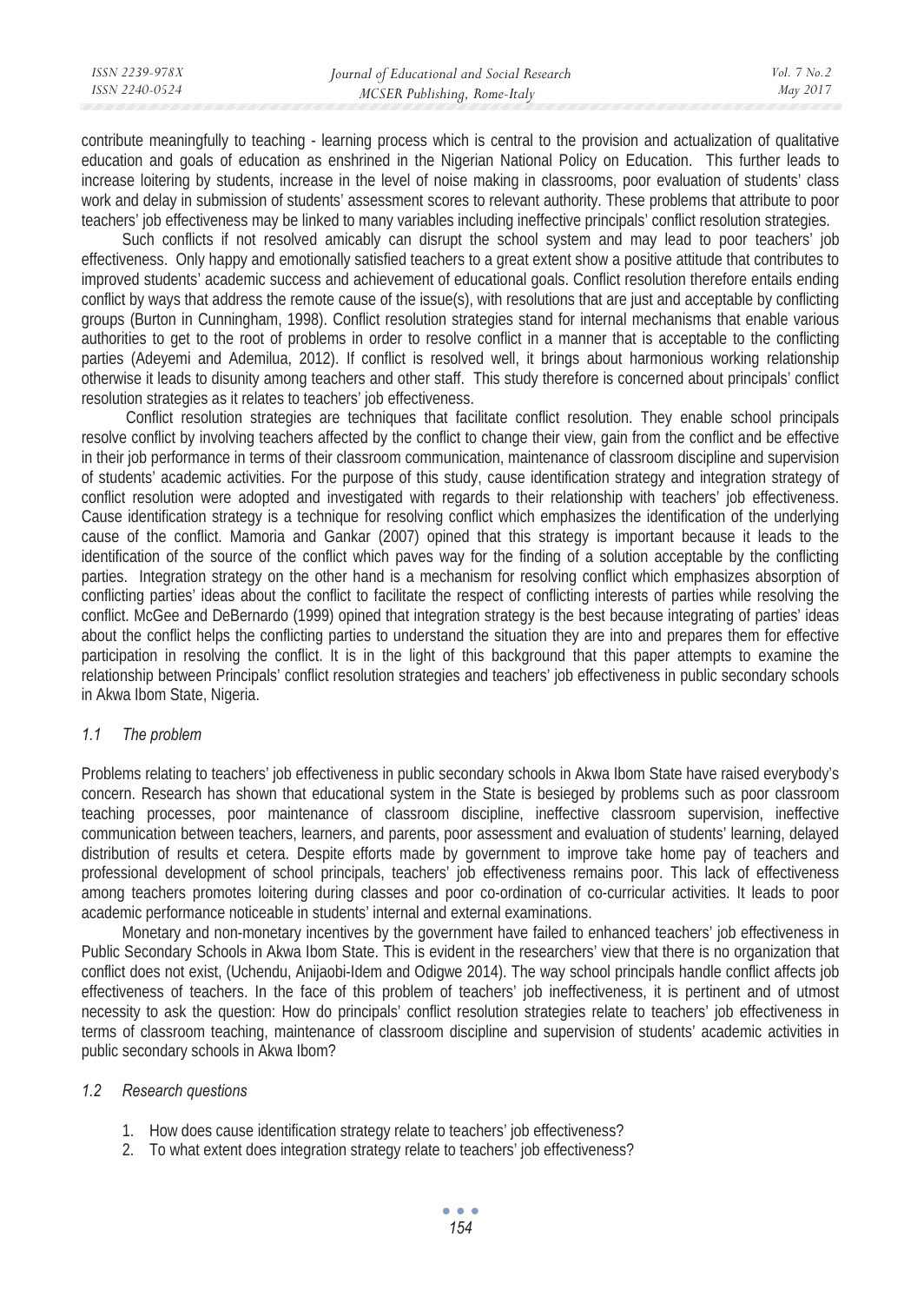## *1.3 Hypotheses*

- 1. Cause identification strategy does not have any significant relationship with teachers' job effectiveness.
- 2. Integration strategy does not significantly relate to teachers' job effectiveness.

# *1.4 Research Methodology*

The correlational design was adopted for this study. This study was conducted in Akwa Ibom State of Nigeria with the population of six thousand two hundred and ninety three (6,293) teachers in public secondary schools and twenty thousand five hundred and ten (20,510) senior secondary two students. This population spreads across two hundred and thirty five (235) public secondary schools in twenty five (25) Local Education Committees in thirty one (31) Local Government Areas of the state. Among teachers and students that constituted the population of the study, there were three thousand two hundred and thirty five (3,235) female and three thousand and fifty eight (3,058) male teachers and ten thousand seven hundred and fifty seven (10,757) female and nine thousand seven hundred and fifty three (9,753) male students (Akwa Ibom State Secondary Education Board, 2015).

Stratified random sampling technique was used. A sample of one thousand and fifty (1,050) teachers: Five hundred and twenty nine (529) female and five hundred and twenty one (521) male teachers were randomly selected. In addition two thousand one hundred (2,100) senior secondary two students were randomly selected through balloting to assess their teachers' job effectiveness. The researchers used structured instruments to collect data. The instruments named: "Principals' Conflict Resolution Strategies Questionnaire (PCRSQ) and Teachers' Job Effectiveness Questionnaire (TJEQ) were constructed by the researchers who have personal experience in the teaching profession. The instruments consisted of a 4 point modified Likert scale comprising 12 and 18 items which measured principals' conflict resolution variables and teachers' job effectiveness variables respectively. To ascertain the extent to which the items in the instruments measured what they were intended to measure, the instruments were presented to experts in Measurements and Evaluation for face validity after construction. To estimate and establish the dependability and how consistently the instruments work, the data obtained were analyzed using Cronbach Alpha Reliability method. The coefficients obtained showed that the reliability coefficients of the variables of the study, which ranged from 0.78 to 0.84, were reliable enough to be used to measure consistently what they were purported to measure. It should be noted that, seventeen (17) copies of questionnaire were not properly filled hence, were discarded. This is responsible for a total of one thousand and thirty-three (1,033) copies of questionnaire used for data analysis.

## **2. Data Analysis and Results**

Hypothesis one: Cause identification strategy does not have any significant relationship with teachers' job effectiveness. The dependent variable in this hypothesis is teachers' job effectiveness sub-divided into classroom teaching, maintenance of classroom discipline and supervision of students' academic activities. The independent variable is cause identification strategy. The statistical technique deployed to test this hypothesis is Pearson's Product Moment Correlation analysis. The result is presented in Table 1.

**Table 1:** Pearson Product Moment Correlation (r) analysis of the relationship between cause identification strategy and teachers' job effectiveness in Public Secondary Schools in Akwa Ibom State (N=1,033)

|                                                      | ΣX    | $\Sigma X^2$            |        |         |
|------------------------------------------------------|-------|-------------------------|--------|---------|
| Variables                                            | ΣY    | $\Sigma$ Y <sub>2</sub> | ΣXΥ    | l xv    |
|                                                      | 22174 | 486250                  |        |         |
| Classroom teaching $(Y_1)$                           | 18422 | 334604                  | 399269 | $0.48*$ |
| Maintenance of classroom discipline $(Y_2)$          | 16097 | 254347                  | 348290 | $0.46*$ |
| Supervision of students' academic activities $(Y_3)$ | 16051 | 255315                  | 348201 | $0.47*$ |
| * P < 0.05. df = 1.031. critical $r = 0.115$         |       |                         |        |         |

From Table 1, calculated r-values for: classroom teaching (0.48), maintenance of classroom discipline (0.46) and supervision of students' academic activities (0.47) were all found to be greater than the critical r-value of 0.115 needed for significance at 0.05 alpha level, with 1,031 degrees of freedom. Hence, the null hypothesis for all sub-variables of teachers' job effectiveness was discarded. This means that there is a significant relationship between cause identification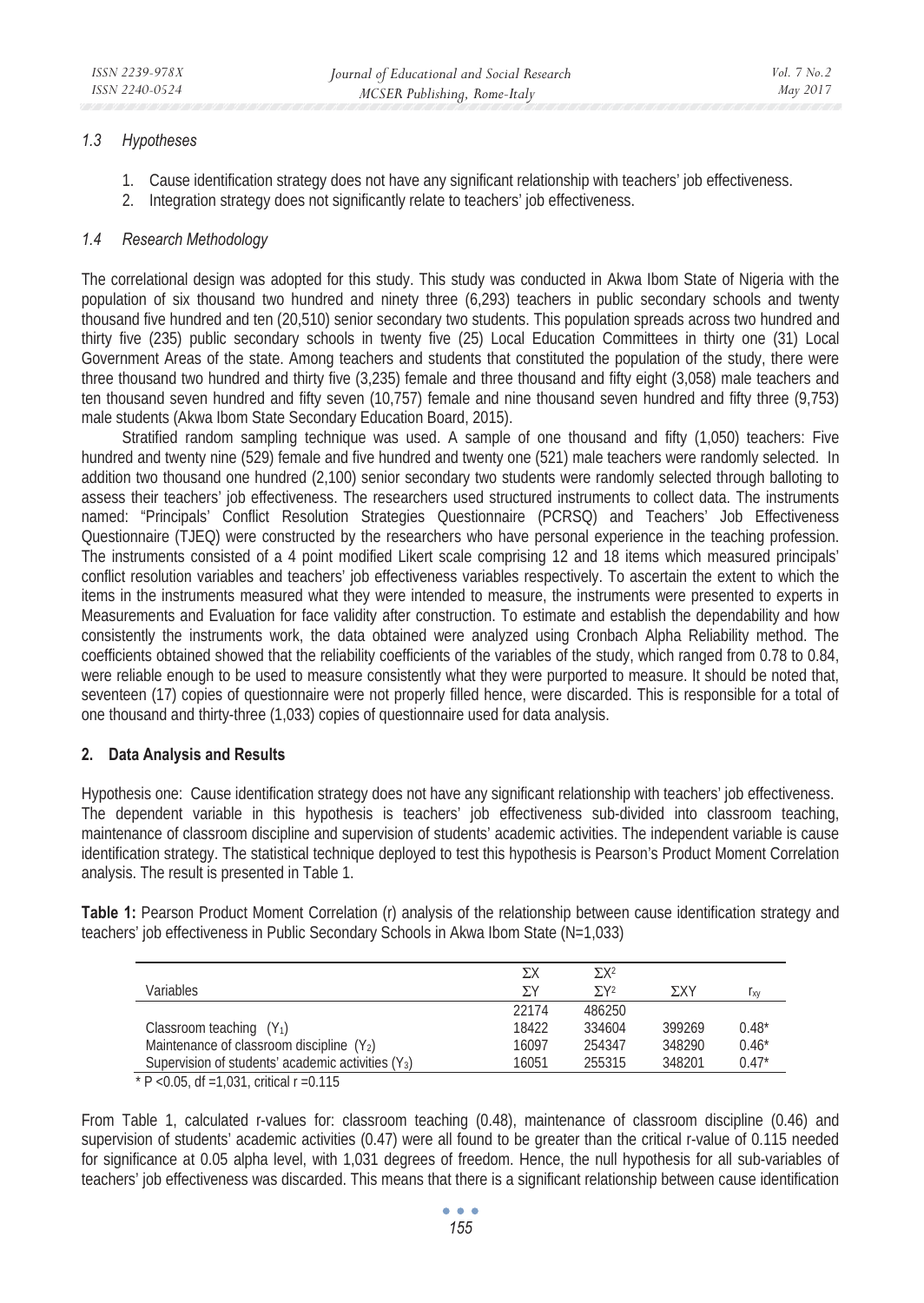strategy and teachers' job effectiveness in Public Secondary Schools in Akwa Ibom State. The positive r-values obtained for all the sub-variables of teachers' job effectiveness mean that increase in the use of cause identification strategy in resolving teachers' conflict in the school organization will lead to increase in teachers' job effectiveness in terms of classroom teaching, maintenance of classroom discipline and supervision of students' academic activities.

Hypothesis two: Integration strategy does not significantly relate to teachers' job effectiveness.

The dependent variable in this hypothesis is teachers' job effectiveness sub-divided into classroom teaching, maintenance of classroom discipline and supervision of students' academic activities. The independent variable is integration strategy. Pearson Product Moment Correlation statistical technique was employed to test this hypothesis. The result of the analysis is presented in Table 2.

**Table 2:** Pearson Product Moment Correlation (r) analysis of the relationship between integration strategy and teachers' job effectiveness in Public Secondary Schools in Akwa Ibom State (N=1,033)

|                                                                | ΣX    | $\Sigma X^2$            |        |                 |
|----------------------------------------------------------------|-------|-------------------------|--------|-----------------|
| Variables                                                      | ΣY    | $\Sigma$ Y <sub>2</sub> | ΣXΥ    | 1 <sub>XV</sub> |
| Integration strategy (X)                                       | 21847 | 473021                  |        |                 |
| Classroom teaching $(Y_1)$                                     | 18422 | 334604                  | 399269 | $0.44*$         |
| Maintenance of classroom discipline $(Y_2)$                    | 16097 | 254347                  | 348290 | $0.45*$         |
| Supervision of students' academic activities (Y <sub>3</sub> ) | 16051 | 255315                  | 348201 | $0.46*$         |
| $*D$ , $\bigcap$ $R$ af 1.021 critical r 0.115                 |       |                         |        |                 |

 $P$  <0.05, df =1,031, critical r =0.115

From Table 2, calculated r-values for: classroom teaching (0.44), maintenance of classroom discipline (0.45) and supervision of students' academic activities (0.46) were all found to be greater than the critical r-value of 0.115 needed for significance at 0.05 alpha level with 1,031 degrees of freedom. Therefore, the null hypothesis for all sub-variables of teachers' job effectiveness was rejected. This means that integration strategy significantly relate to teachers' job effectiveness in Public Secondary Schools in Akwa Ibom State. The positive r-values obtained for all the sub-variables of teachers' job effectiveness mean that increase in the application of integration strategy in resolving school conflict among teachers will bring about increase in teachers' job effectiveness in terms of classroom teaching, maintenance of classroom discipline and supervision of students' academic activities.

#### **3. Discussion of Findings**

The result of hypothesis one revealed that cause identification is an effective conflict resolution strategy which brings about increased teachers' job effectiveness in terms of classroom teaching, maintenance of classroom discipline and supervision of students' academic activities. Consequently, the alternative hypothesis was retained while the null hypothesis was rejected. This means that increase in the use of cause identification strategy to resolve school conflict by principals leads to increased teachers' job effectiveness in terms of classroom teaching, maintenance of classroom discipline and supervision of students' academic activities. The result of this study which shows that cause identification is an effective strategy for resolving school conflict was corroborated by other similar studies: Friends School of Minnesota (2002) found that one way to achieving peaceful resolution of conflict is by beginning with the identification of the key issues, by approaching the conflicting parties and letting them have a say about the situation. Hauan and Yazdanifard (2012) opined that identifying the underlying interests, needs and concerns revolving around any school conflict helps in gaining a lasting solution to the conflict.

This result was in agreement with the findings of Mamoria and Gankar (2007) that cause identification strategy strongly relates to teachers' job effectiveness. The authors also reported that unfolding the major cause of conflict is the first step to resolving conflict. This strategy is important because it leads to the identification of the source of the conflict, which paves way for the finding of a solution acceptable by the conflicting parties. The finding of this hypothesis was also in line with the research findings of Romani and Zhimin (2010) which pointed out that effective communication in order to identify the root cause of conflict is essential to resolving school conflict. The finding of this hypothesis emphasized the importance of cause identification as a strategy in resolving school conflict. This confirmed the earlier findings of Moore in The Mediation Process (2009) that the most important aspect of conflict resolution is spotting out the source of the conflict which helps providing possible ways on how the conflict can be resolved.

This finding attested to the fact that in every conflict within and outside the school organization, there must be something responsible for the conflicting behaviours exhibited by those involved in the conflict. If the cause of school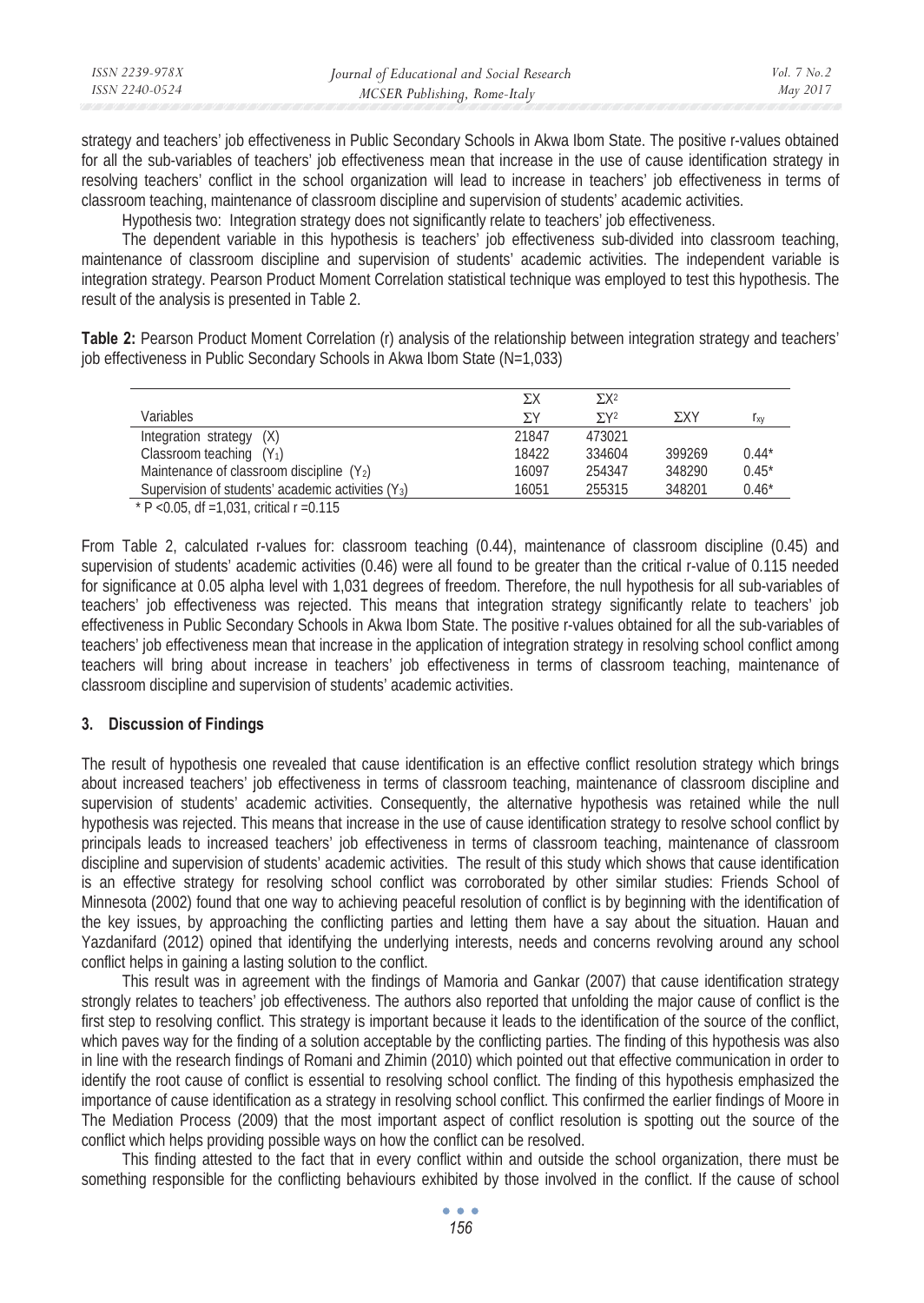based conflicts is not identified, appropriate strategies adopted and administered in order to resolve the conflict from its root, the conflict would not be resolved effectively. So the higher the adoption and application of cause identification in resolving school conflict by school principals, the higher teachers' job effectiveness in terms of classroom teaching, maintenance of classroom discipline and supervision of students' academic activities. By extension, the findings of this study suggested that conflict resolution subsumes conflict analysis, since it begins with data collection. School principals attempting to resolve school conflict must first of all identify the real cause of the conflict possibly through data collection. The analysis of the data gathered would guide them on the next action to take in order to find a lasting solution to the conflict else the morale of the conflicting teachers would deteriorate thereby affecting their job effectiveness. The outcome of this study should not be disregarded because it has proven that if school principals make cause identification strategy one of their top priorities in resolving school conflict it would enhance better teachers' job effectiveness in terms of classroom teaching, maintenance of classroom discipline and supervision of educational activities of students.

The result of hypothesis two revealed that increase integration strategy strongly increased teachers' job effectiveness in terms of classroom teaching, maintenance of classroom discipline and supervision of students' academic activities. Therefore, the alternative hypothesis was detained, while the null hypothesis was discarded. As observed from the responses of the research instrument, teachers admitted that integration of conflicting parties' ideas in resolving school-based conflict by school principals brings about effective conflict resolution, which improves and sustains their job effectiveness. The finding of this study affirmed other similar studies: the study of Friends School of Minnesota (2002) amplified that the views and ideas of the conflicting parties should be carefully listened to and integrated into the resolution process to enhance a satisfactory solution. Huan and Yazdanifard (2012) found that the integration of parties' ideas makes them feel that they are not left out in the resolution process. It equally makes them have a certain degree of hope that their needs would be respected. Msila (2013) noted that failure to consider the opinions of the conflicting parties by school principals in resolving conflict often result in poor or failed conflict resolution. Oboegbulem and Alfa (2013) found that integrating the opinions of the conflicting parties into the resolution process encourages them to work together in finding lasting solution to the conflict.

This finding is in agreement with the research findings of Mamoria and Gankar (2007) which had it that integration strategy and teachers' job effectiveness were strongly related. They further noted that integration of parties' ideas as a strategy in resolving conflict achieves solution in the best interest of individuals and organizations. This finding was likewise in consonance with the research findings reported by McGee and DeBernardo (1999) that for conflict to be resolved effectively, school principals who act as mediators must help the conflicting parties to distinguish between positions and interest. It is only after the interest is known can all options be explored.

# **4. Conclusion and Recommendations**

Within the limits of the research findings, it was reasonably concluded that cause identification strategy and integration strategy related positively to teachers' job effectiveness in terms of classroom teaching, maintenance of classroom discipline and supervision of students' academic activities in public secondary schools in Akwa Ibom. Hence Principals' conflict resolution strategies in conjunction to other motivational techniques are the most effective solution to the problem of teachers' job effectiveness in public secondary schools in Akwa Ibom State, Nigeria.

It is therefore recommended that:

- 1. State government should ensure that school principals are regularly and constantly retrained through schoolbased workshops, conferences, and seminars on effective conflict resolution strategies.
- 2. Akwa Ibom State Secondary Education Board should make funds available to secondary school principals to enable them organize in-service programmes for all members of the school community as a way of assisting them to improve upon their understanding of conflict and their reaction when confronted with it.
- 3. Principals of schools should not allow their personal interest and inclination to negatively influence their choice of conflict resolution mechanism as this can impede the effective resolution of school conflict.
- 4. Teachers should be adequately trained on conflict issues in order to instill in them the right behavioural orientation toward conflict handling.

## **References**

Adeyemi, T. & Ademilua, S. (2012). Conflict management strategies and administrative effectiveness on Nigerian Universities. *Journal of Trends in Educational Research and Policy*, *3*(3):368-375.

Akwa Ibom State Secondary Education Board (2015). *Public secondary school Enrollment.* Uyo: State Secondary Education Board.